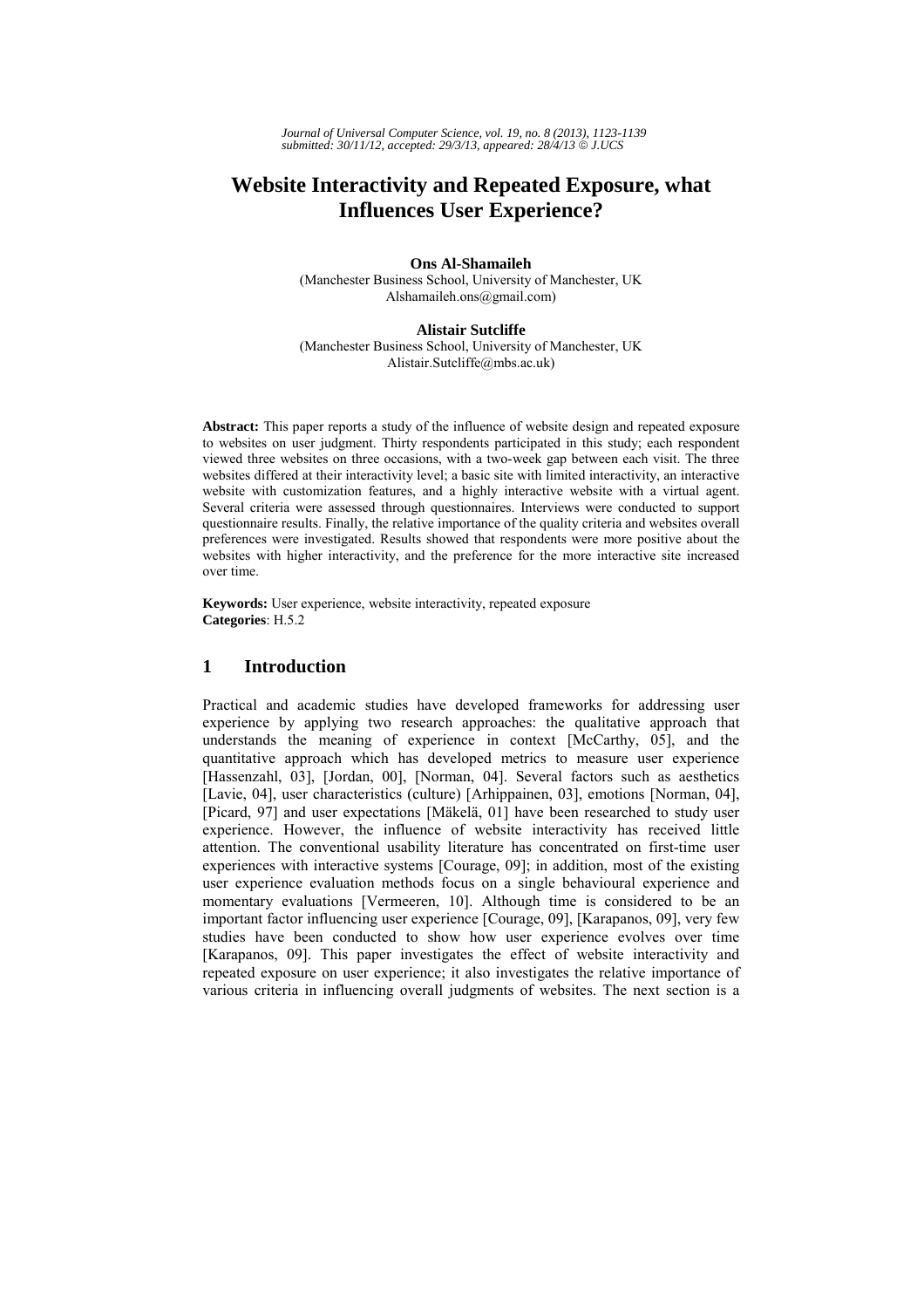review of related research, and then the study methods are described. The results of each exposure are presented: quantitative data, relative importance of criteria, overall preferences for websites, and analysis of the qualitative interview data. The paper concludes with a summary of the results and a discussion.

# **2 Related Research**

Interactivity has been shown to be a critical factor in product evaluation and can be linked to pragmatic and hedonic criteria that influence users' overall preferences [Diefenbach, 11]. [Cyr, 09] showed that perceived website interactivity can be related to e-commerce website criteria such as efficiency, enjoyment, trust and loyalty; in addition, [O'Brien, 10] considered users' interactive experience as one of the eshopping motivations, but the relation between interactive features and users' preferences remains vague since the interactive features were not experimentally manipulated. However, [Teo, 03] found a significant effect of higher interactivity on user satisfaction, value and overall attitude in an e-commerce shopping application by experimentally manipulating interactivity with several features such as chat and feedback forms. [Sutcliffe, 05] showed that interactive metaphors positively affect users' judgment of website design, satisfaction and engagement; in addition, they found that interaction may have a positive effect on users' perception of content. Time has also been shown to be an important factor influencing user experience. However, most user experience evaluation methods were based on a single experience; only 36% were based on long-term experiences [Vermeeren, 10]. In a longitudinal study over eight weeks of monitoring middle-school teachers whilst they created websites, [Mendosa, 05] discovered that the reasons for users' dissatisfaction varied noticeably over time. In addition, [Karapanos, 08] found that goodness determinants changed over time, showing that pragmatic attributes strongly affected the evaluation of goodness in the first experience of using a pointing device; identification was shown to have a strong effect after four weeks of using the product. Several models have been proposed to elicit the relative importance of usability and non-instrumental qualities on users' overall judgments. [Hassenzahl, 03], for example, claimed that both qualities contribute approximately equally; [Tractinsky, 00] suggested that they may be correlated; and [Jordan, 00] showed that they are hierarchical.

# **3 Study Design**

### **3.1 Participants**

The study consisted of thirty respondents; twelve were males and eighteen females, twenty-seven were postgraduate students and three were employees. Twelve respondents were aged 18-25, sixteen aged 26-35, one aged 36-45 and one was older. Participants, from a variety of countries, were recruited through advertising the study on the University of Manchester portal. There were five respondents from China, three from each of UK, Egypt and Nigeria, two from Bahrain, Greece and Iran, and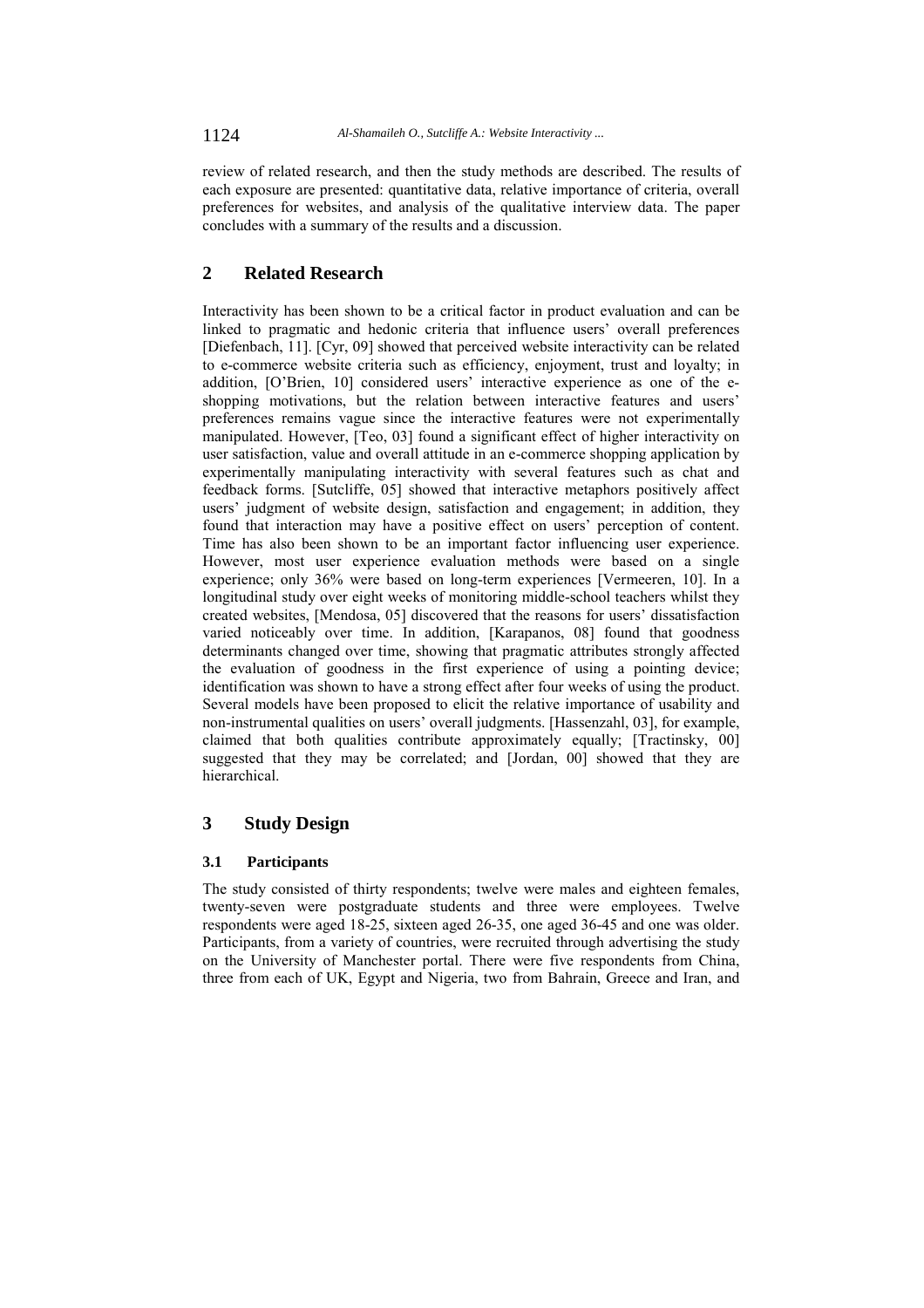one from Bulgaria, Canada, India, Jordan, Lebanon, Palestine, Romania, Russia, Thailand and Vietnam.

#### **3.2 Procedure**

Participants were recruited through advertising the study on the University of Manchester portal. Respondents were asked to participate in this study for three times with a two-week gap between each visit.

Participants were asked to fill a pre-test questionnaire consisting of demographic information (age, gender, nationality, occupation and a brand awareness question) they then had to perform a task on each of three websites; the task was identical in each of the three visits. The site order was identical for the same individual but it was counter-balanced across individuals.

After performing the task; respondents were asked to evaluate each website using a post-test questionnaire consisting of six scales: expressive aesthetics, usability, pleasurable interaction, service quality [Lavie, 04], content scale adapted from Bernier Instructional Design [De Angeli, 06] and overall judgment. They were asked to rank these scale criteria according to their view of importance (aesthetics, usability, pleasurable interaction, service quality, content and brand) in influencing their overall judgment of a website; a forced choice format was used, i.e. respondents were not allowed to assign the same rank to more than one criterion. 1 represented most important and 6 least important. They were then asked to rank the websites according to their overall preference and persuasiveness. Finally participants were interviewed to elicit their opinions on each website.

#### **3.3 Websites**

The three websites used in the study were commercial websites from different domains and were hosted in the UK: IKEA, NIKE and ALDI (see Figures 1-3).

IKEA is an interactive website that sells ready-to-assemble home products and furniture such as beds, kitchens and home accessories. Respondents were directed to view certain pages of the website, and were then asked to interact with the virtual agent. NIKE is an interactive website that sells sportswear products such as training suits, shoes and sports equipment; it provides the option of customizing sports products according to customers' preferences. Respondents were directed to view certain pages of the website, and were then asked to customize their trainer according to their own preference. ALDI is a standard website with minimal interactive features used for grocery shopping; it is famous for its low-priced products and bargains. Respondents were directed to view certain pages of the website, and were then asked to add products to the shopping list.

These websites were selected for their different levels of interactivity: the ALDI website has very limited interactive features, NIKE is an interactive website with customization features and IKEA is a very interactive website that contains variety of interactive features and a virtual agent. Although all are examples of e-commerce, the three websites represent different domains because, after extensive online search, no sites from the same domain with different interactivity levels were found. Interactivity should be exciting and more arousing, so it was expected that users would prefer more interactive websites and that their preference for interactive websites would become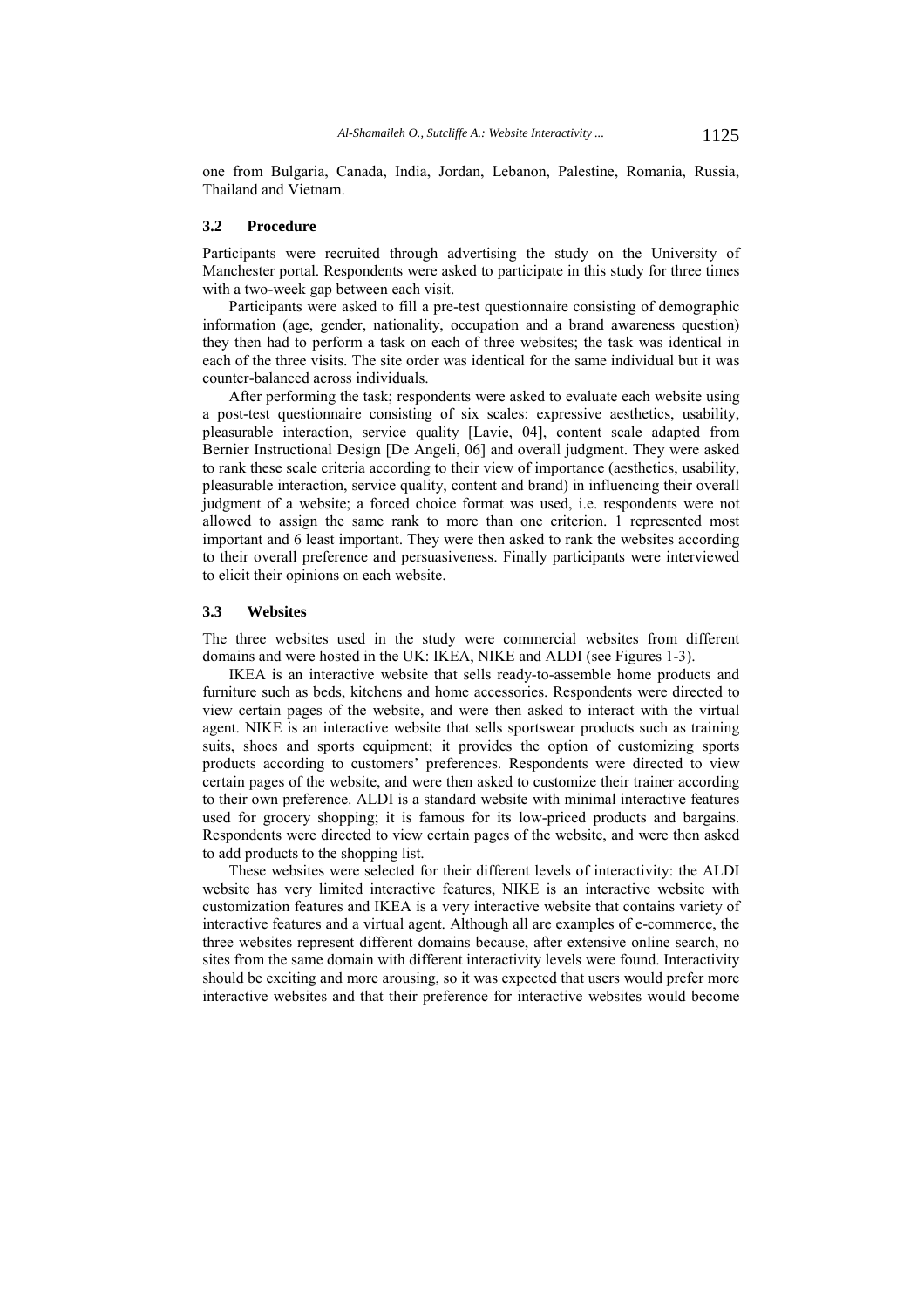stronger over the three visits, i.e. it was expected that IKEA would be the most preferred, followed by NIKE and then ALDI; in addition, it was expected that the IKEA evaluation will become even more positive over time.

The following hypotheses were therefore tested in this study:

**H1:** website interactivity will have a strong influence on respondents' preferences.  **H1.a** respondents will prefer the website with more interactive features.

 **H1.b** respondents will least prefer the websites with less/no interactive features.

**H2** preference for interactive sites will become stronger over the repeated visits.

The three website brands were all familiar to respondents. They were asked to indicate their awareness of each brand on a scale from 1 to 7. Repeated measures ANOVAs were conducted to analyze the differences in respondents' brand awareness of IKEA, NIKE and ALDI. Results showed that there was no significant difference of brand awareness between the three websites therefore, it was expected that brand would not influence respondents' judgments.



*Figure 1: IKEA homepage* Figure 2: NIKE homepage



*Figure 3: ALDI homepage*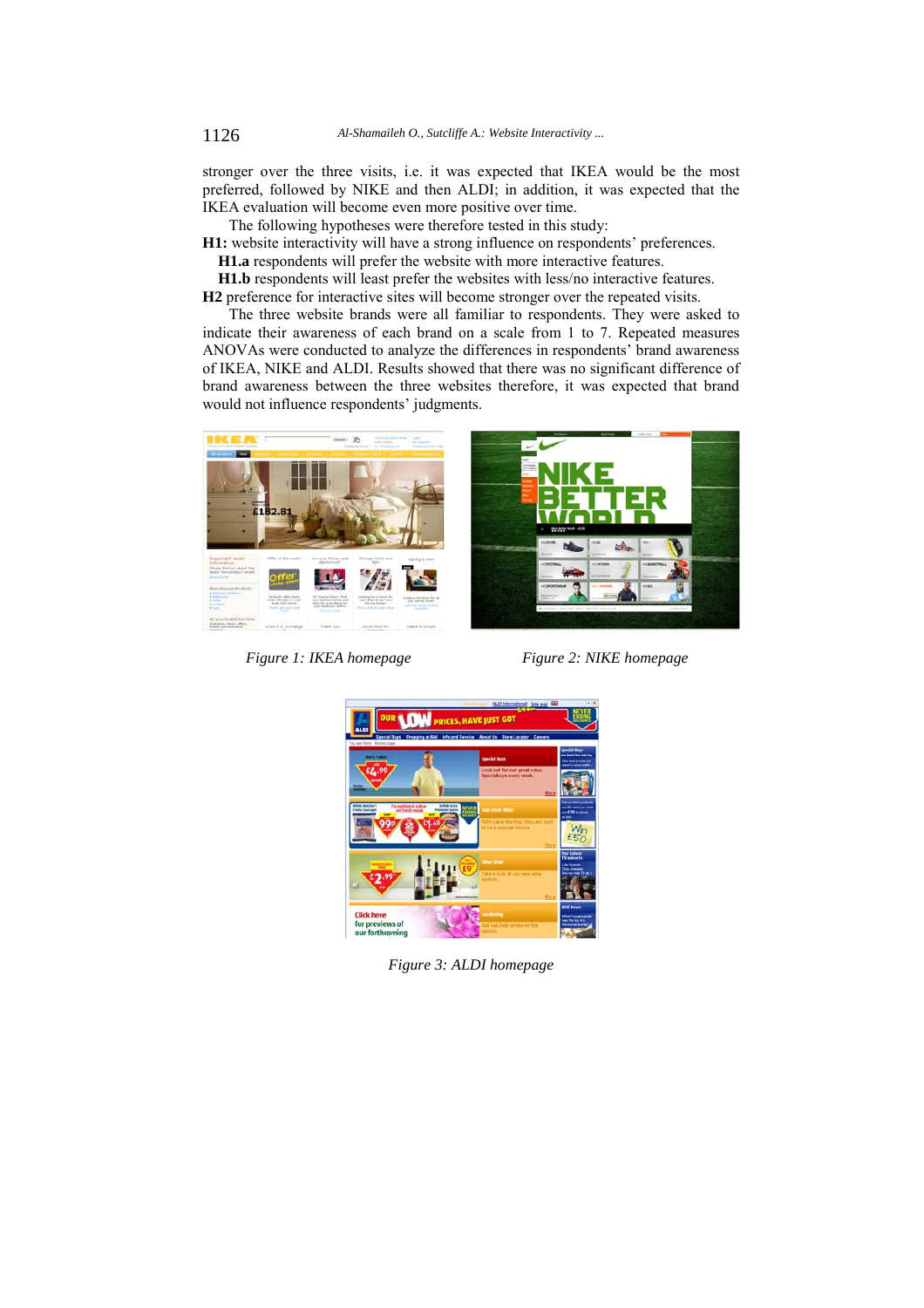# **4 Results**

Cronbach alphas were calculated to explore the internal consistency of the questionnaire scales. Cronbach alpha values ranged from 0.86 to 0.98 for all scales; the aggregate averages for all scales were used in subsequent statistical tests.

### **4.1 Questionnaire Results**

### *4.1.1 Visit 1*

Repeated measures ANOVAs were conducted to analyze the inter-site differences between IKEA, ALDI and NIKE on the first visit. UX indexes (aggregate averages on all the questions of each scale) were entered as dependent variables. The analysis returned significant results on aesthetics  $F(2, 58) = 13.95$ ,  $p < 0.001$ ,  $np2 = 0.33$ , pleasurable interaction *F* (2, 58) = 8.14,  $p < 0.01$ ,  $np2 = 0.22$ , content *F* (2, 58) = 3.32,  $p < 0.05$ ,  $np2 = 0.10$  and overall judgment *F* (2, 58) = 8.71,  $p < 0.001$ ,  $np2 =$ 0.23. Inspection of the mean values indicated that the significant results were due to the poor evaluation of the ALDI website. Post hoc results showed that the significant differences were between IKEA – ALDI, and NIKE – ALDI, apart from content where the difference was between NIKE and ALDI. No significant differences were found in usability and service quality between the three websites; see Tables 1 and 2.

| <b>Criterion</b> | <b>IKEA</b> |           | <b>ALDI</b> |           |      | <b>NIKE</b> |  |
|------------------|-------------|-----------|-------------|-----------|------|-------------|--|
|                  | Mean        | <b>SD</b> | Mean        | <b>SD</b> | Mean | <b>SD</b>   |  |
| Aesthetics       | 5.23        | 1.31      | 3.69        | 1.60      | 5.50 | 1.36        |  |
| Usability        | 5.76        | 1.125     | 5.38        | 1.44      | 5.56 | 1.39        |  |
| Pleasure         | 5.37        | 1.31      | 4.22        | 1.61      | 5.48 | 1.22        |  |
| Service quality  | 5.41        | 1.134     | 5.22        | 1.17      | 5.52 | 1.11        |  |
| Content          | 5.52        | 1.048     | 5.16        | 1.22      | 5.78 | 0.97        |  |
| Excitement       | 5.08        | 1.32      | 4.19        | 1.20      | 5.27 | 1.13        |  |
| Overall judgment | 5.77        | 1.11      | 4.64        | 1.49      | 5.61 | 1.04        |  |

*Table 1: Descriptive statistics: first visit*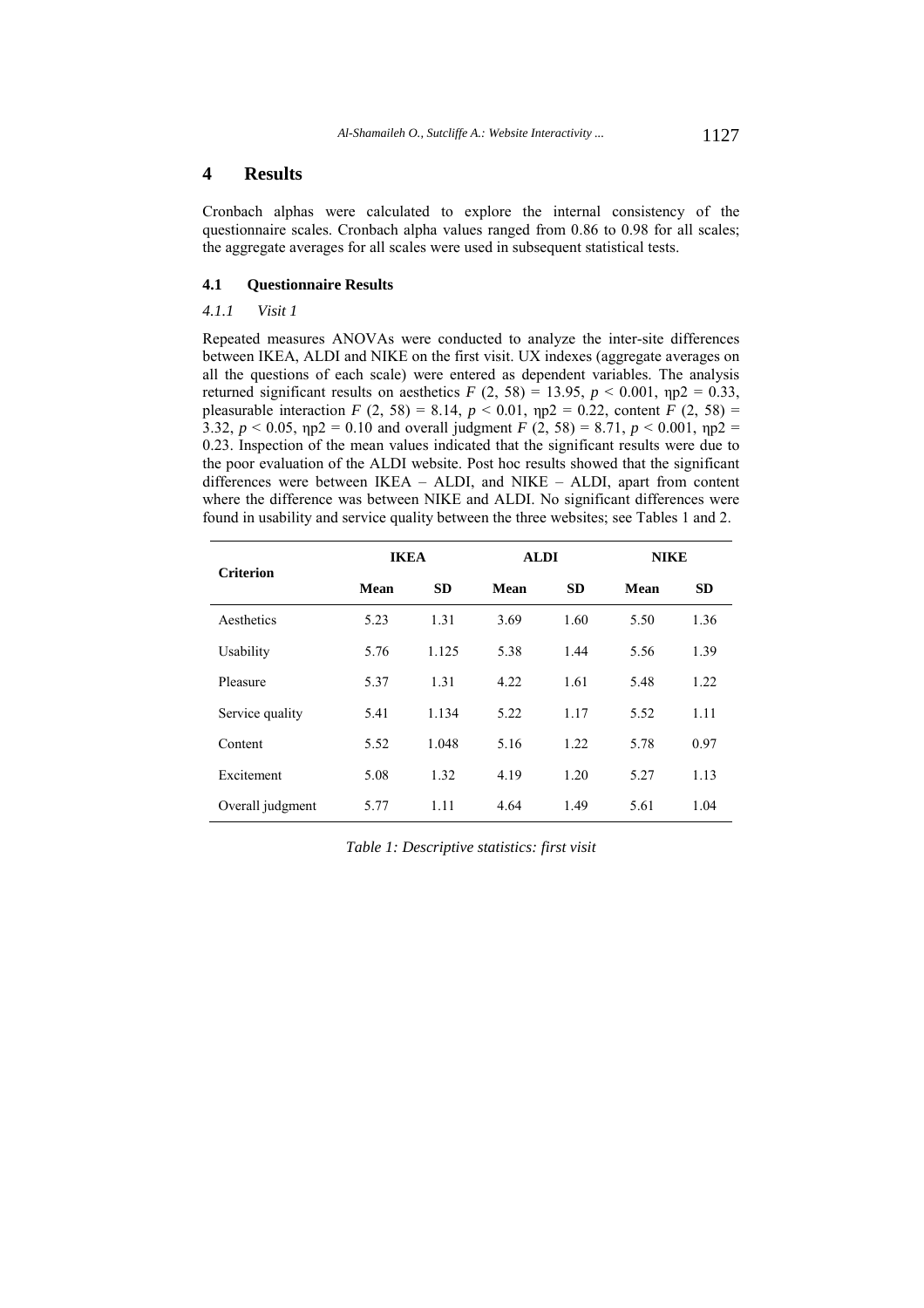

*Table 2: Rank order of means and inter-site differences: first visit Colour codes indicate significant differences between the sites in post hoc tests* 

# *4.1.2 Visit 2*

Repeated measures ANOVAs analysis returned significant results on aesthetics F (2, 58) = 16.42, p < 0.001,  $np2 = 0.36$ , pleasurable interaction F (2, 58) = 9.45, p < 0.001,  $np2 = 0.25$ , service quality F (2, 58) = 3.41, p < 0.05,  $np2 = 0.11$ , content F (2, 58) = 3.25,  $p < 0.05$ ,  $np2 = 0.10$  and overall judgment F (2, 58) = 8.30,  $p < 0.01$ ,  $np2 =$ 0.22. Inspection of the mean values indicated that the significant results were due to the poor evaluation of the ALDI website. Post hoc results showed that the significant difference was between IKEA – ALDI, and NIKE – ALDI, apart from service quality and content where the difference was between only NIKE and ALDI. No significant difference was found in usability between the three websites; see Tables 3 and4.

| <b>Criterion</b> | <b>IKEA</b> |           | <b>ALDI</b><br><b>NIKE</b> |           |      |           |
|------------------|-------------|-----------|----------------------------|-----------|------|-----------|
|                  | Mean        | <b>SD</b> | Mean                       | <b>SD</b> | Mean | <b>SD</b> |
| Aesthetics       | 5.55        | 1.38      | 3.77                       | 1.54      | 5.36 | 1.32      |
| Usability        | 5.55        | 1.36      | 5.37                       | 1.21      | 5.19 | 1.20      |
| Pleasure         | 5.31        | 1.38      | 4.28                       | 1.41      | 5.56 | 1.13      |
| Service quality  | 5.61        | 1.11      | 5.20                       | 0.99      | 5.69 | 0.85      |
| Content          | 5.63        | 1.01      | 5.27                       | 1.00      | 5.77 | 0.80      |
| Excitement       | 5.21        | 1.33      | 4.26                       | 1.12      | 5.27 | 0.88      |
| Overall judgment | 5.80        | 1.30      | 4.67                       | 1.34      | 5.61 | 0.94      |

*Table 3: Descriptive statistics: second visit*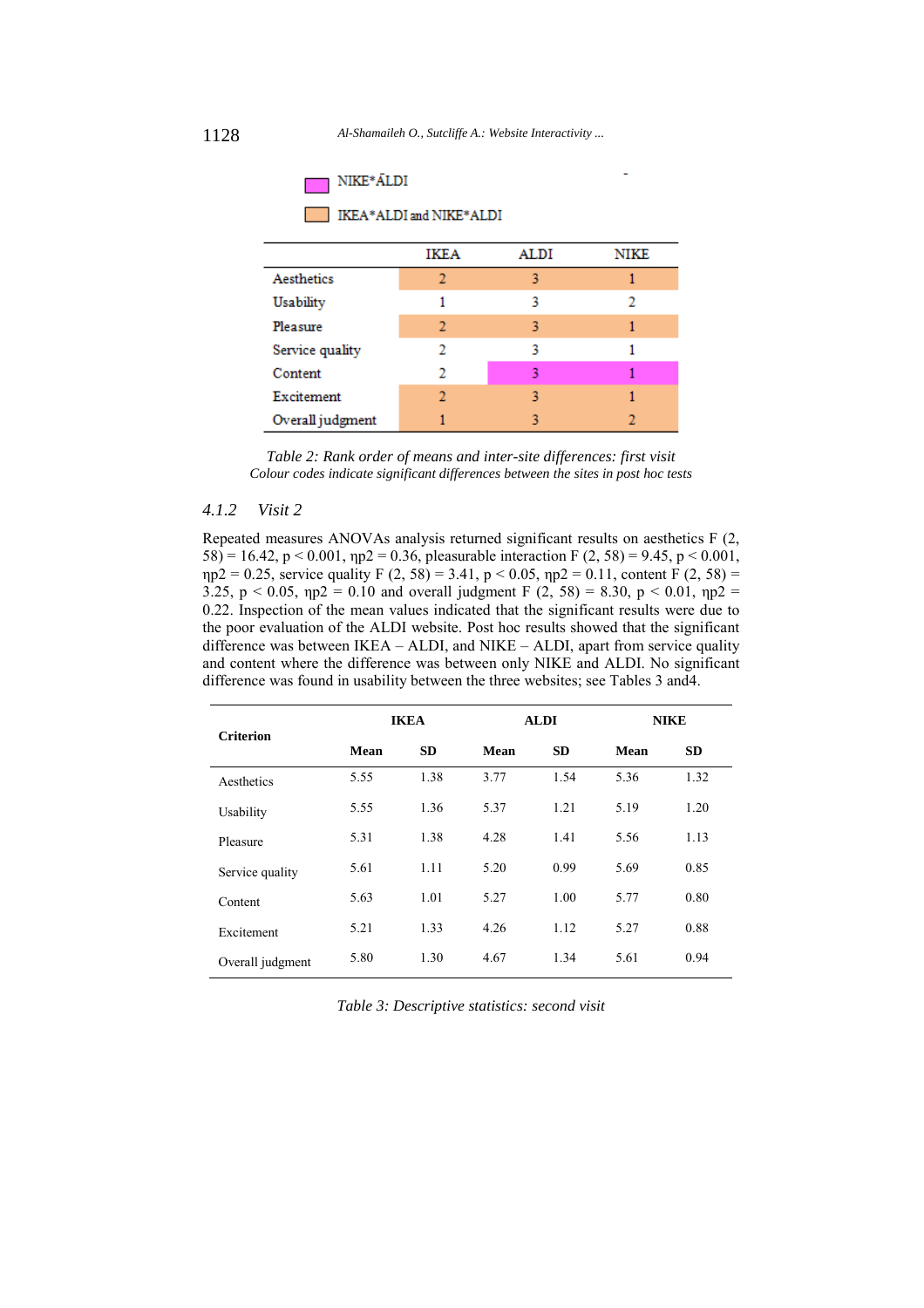|                  | <b>IKEA</b> | <b>ALDI</b> | NIKE |
|------------------|-------------|-------------|------|
| Aesthetics       |             | ٩           | 2    |
| <b>Usability</b> |             | 2           | ٩    |
| Pleasure         | 2           | ٩           |      |
| Service quality  | 2           | ٩           |      |
| Content          | 2           | ٩           |      |
| Excitement       | 2           | ٩           |      |
| Overall judgment |             |             |      |



*Table 4: Rank order of means and inter-site differences: second visit Colour codes indicate significant differences between the sites in post hoc tests* 

#### *4.1.3 Visit 3*

Repeated measures ANOVAs analysis returned significant results on aesthetics *F*  (1.75, 50.64) = 31.75, *p* < 0.001, ηp2 = 0.52, pleasurable interaction *F* (2, 58) = 9.53,  $p < 0.001$ ,  $np2 = 0.25$ , service quality  $F(2, 58) = 4.62$ ,  $p < 0.05$ ,  $np2 = 0.14$ , content *F*  $(2, 58) = 4.01$ ,  $p < 0.05$ ,  $np2 = 0.12$  and overall judgment *F*  $(2, 58) = 9.3$ ,  $p < 0.001$ ,  $np2 = 0.24$ . Inspection of the mean values indicated that the significant results were due to the poor evaluation of the ALDI website. Post hoc results showed that the significant difference was between IKEA – ALDI, and NIKE – ALDI for aesthetics and pleasurable interaction, while the significant difference in service quality, content and overall judgment was only between IKEA and ALDI, with more positive evaluations given to IKEA. No significant difference was found in the usability between the three websites; see Tables 5 and6.

After repeated exposures IKEA scored higher than NIKE on all measures, whereas on the initial exposure NIKE was ranked first on 4 out of 6 measures.

Repeated measures ANOVAs were conducted to investigate the effect of repeated visits on user judgment within each site. UX indexes (aggregate averages on all the questions of each scale) were entered as dependent variables. The analysis returned significant results on two scales for the IKEA website only. Aesthetics was *F* (1.77, 51.28) = 5.3,  $p < 0.05$ ,  $np2 = 0.16$ ) and content *F* (1.71, 49.57) = 4.56,  $p < 0.05$ ,  $np2 =$ 0.14) where IKEA's aesthetics and content were evaluated more positively over time, while no significant effect was shown for repeated visits to NIKE and ALDI websites.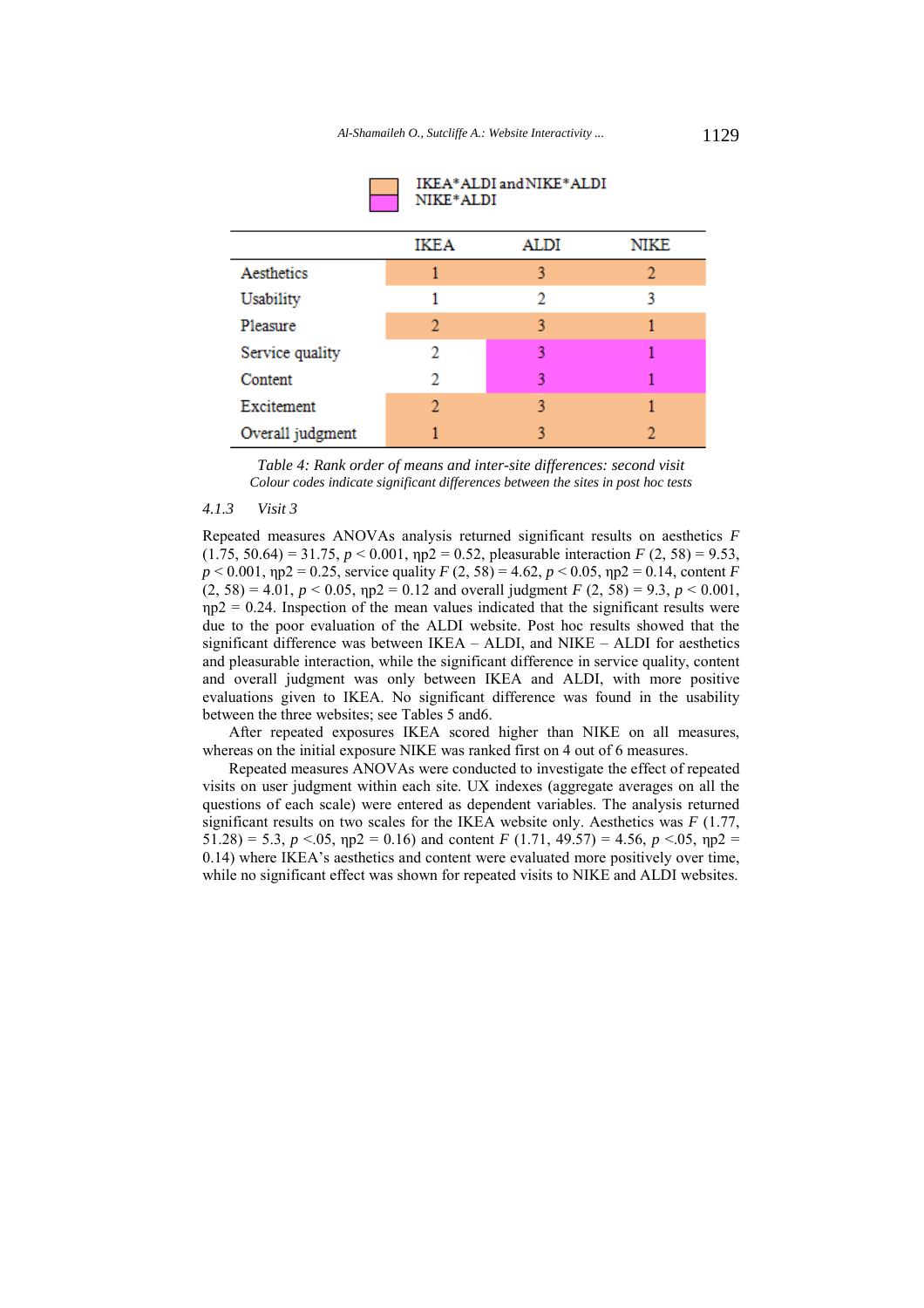| <b>Criterion</b> | <b>IKEA</b> |           |      | <b>ALDI</b><br><b>NIKE</b> |      |           |
|------------------|-------------|-----------|------|----------------------------|------|-----------|
|                  | Mean        | <b>SD</b> | Mean | <b>SD</b>                  | Mean | <b>SD</b> |
| Aesthetics       | 5.77        | 1.27      | 3.63 | 1.35                       | 5.67 | 1.30      |
| Usability        | 5.77        | 1.27      | 5.61 | 1.05                       | 5.33 | 1.37      |
| Pleasure         | 5.69        | 1.20      | 4.20 | 1.49                       | 5.30 | 1.61      |
| Service quality  | 5.68        | 1.15      | 5.06 | 1.35                       | 5.47 | 1.32      |
| Content          | 5.89        | .92       | 5.31 | 1.22                       | 5.78 | 1.02      |
| Excitement       | 5.42        | 1.17      | 4.16 | 1.13                       | 5.09 | 1.33      |
| Overall judgment | 5.97        | .96       | 4.67 | 1.66                       | 5.51 | 1.35      |

*Table 5: Descriptive statistics: third visit* 



*Table 6: Rank order of means and inter-site differences: third visit Colour codes indicate significant differences between the sites in post hoc tests*

# **4.2 Criteria Ranking**

Respondents ranked the criteria by their importance in influencing their overall website judgment in a forced-choice format. Ranking results were calculated by summing the rank order totals and calculating the mean and SD for each criterion, with the lowest total and mean value indicating the most important influence (rank 1).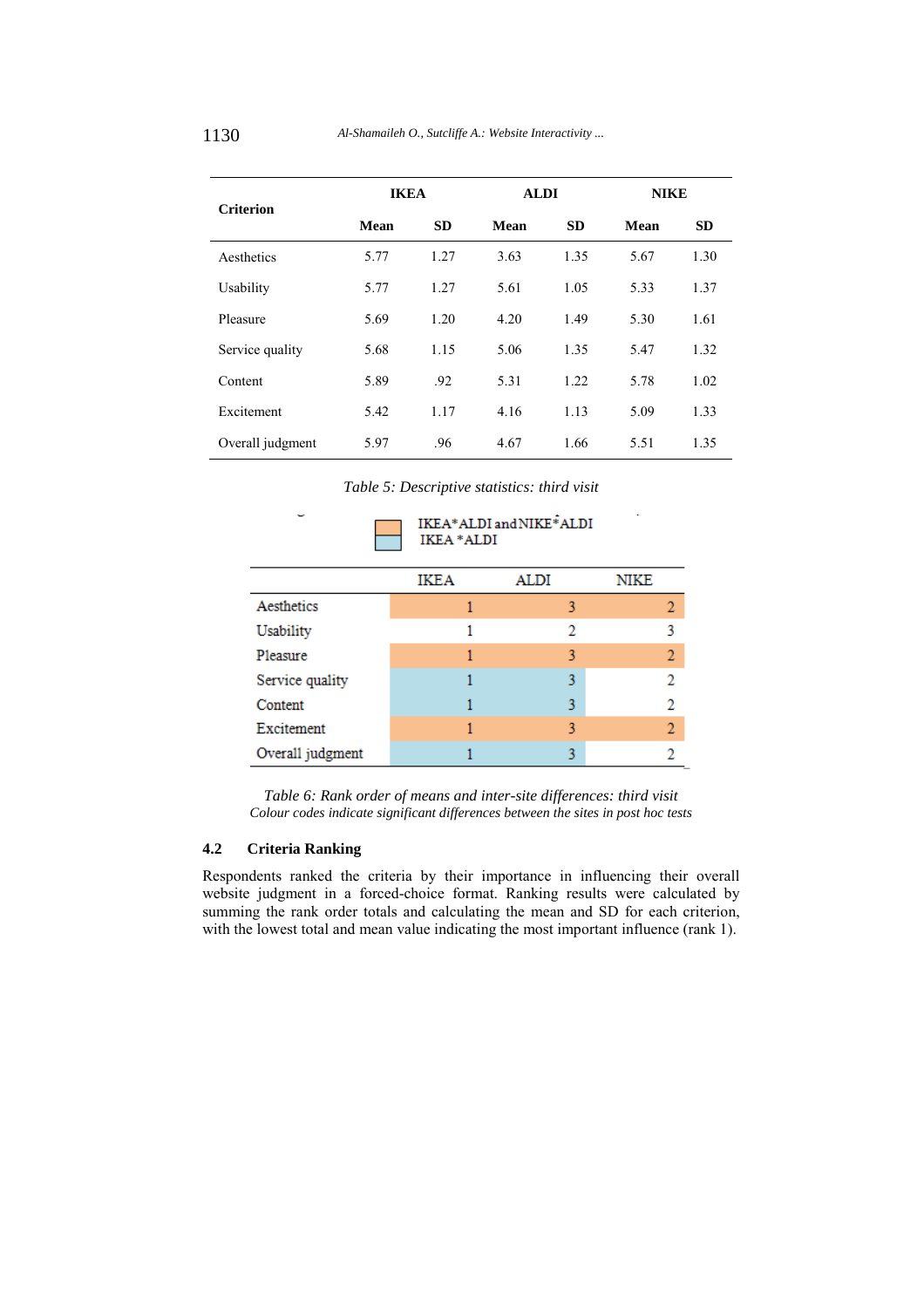# *4.2.1 Visit 1*

Respondents showed a consistent picture in their criteria ranking of the three websites on their first visit, where usability and content were the most important while service quality, aesthetics and pleasure were generally considered as less important; see Table 7.

| <b>IKEA</b>  |                 |      |      | <b>ALDI</b>  |                 |      |           | <b>NIKE</b>  |                 |      |           |
|--------------|-----------------|------|------|--------------|-----------------|------|-----------|--------------|-----------------|------|-----------|
| criterion    | total<br>rating | mean | SD.  | criterion    | total<br>rating | mean | <b>SD</b> | criterion    | total<br>rating | mean | <b>SD</b> |
| Usability    | 82              | 2.73 | 1.01 | Usability    | 74              | 2.47 | 1.43      | Usability    | 87              | 2.90 | 1.65      |
| Content      | 91              | 3.03 | 1.35 | Content      | 82              | 2.73 | 1.36      | Content      | 91              | 3.03 | 1.61      |
| Aesthetics   | 107             | 3.57 | 2.03 | ServOual     | 109             | 3.63 | 1.27      | <b>Brand</b> | 103             | 3.43 | 2.11      |
| <b>Brand</b> | 109             | 3.63 | 1.99 | <b>Brand</b> | 112             | 3.73 | 2.03      | Pleasure     | 106             | 3.53 | 1.48      |
| Pleasure     | 111             | 3.70 | 1.80 | Pleasure     | 124             | 4.13 | 1.53      | Aesthetics   | 118             | 3.93 | 1.68      |
| ServOual     | 130             | 4.33 | 1.52 | Aesthetics   | 129             | 4.30 | 1.80      | ServOual     | 125             | 4.17 | 1.44      |

*Table 7: Criteria rank totals and mean values, post-task: first visit Lower scores denote higher overall importance* 

### *4.2.2 Visit 2*

On the second visit; respondents showed a picture in their criteria ranking of the three websites consistent with the first visit, where usability and content were the most important while service quality, aesthetics were generally considered as less important. Pleasure occupied relatively higher positions on the second visit compared with the first visit; see Table 8.

| <b>IKEA</b>    |        |            |           |                | <b>ALDI</b> |            |           | <b>NIKE</b>    |                 |      |           |
|----------------|--------|------------|-----------|----------------|-------------|------------|-----------|----------------|-----------------|------|-----------|
| criterion      | rating | total mean | <b>SD</b> | criterion      | rating      | total mean | <b>SD</b> | criterion      | total<br>rating | mean | <b>SD</b> |
| Usability      | 81     | 2.70       | 1.44      | Usability      | 72          | 2.40       | 1.40      | Usability      | 85              | 2.83 | 1.49      |
| Content        | 90     | 3.00       | 1.34      | Content        | 73          | 2.43       | 1.30      | Content        | 97              | 3.23 | 1.30      |
| Pleasure       | 98     | 3.27       | 1.72      | Pleasure       | 118         | 3.93       | 1 3 4     | <b>Brand</b>   | 99              | 3.30 | 2.02      |
| Aesthetics 104 |        | 3.47       | 1.94      | ServOual       | 118         | 3.93       | 1.57      | Pleasure       | 106             | 3.53 | 1.55      |
| <b>Brand</b>   | 118    | 3.93       | 1.93      | Aesthetics 120 |             | 4.00       | 1.80      | Aesthetics 109 |                 | 3.63 | 1.99      |
| ServOual       | 139    | 4.63       | 1.13      | <b>Brand</b>   | 129         | 4.30       | 178       | ServOual       | 134             | 4.47 | 1.48      |

*Table 8: Criteria rank totals and mean values, post-task: second visit Lower scores denote higher overall importance* 

## *4.2.3 Visit 3*

On their third visit, respondents were also consistent, considering usability and content as the most important criteria, except for NIKE where brand occupied the first rank. Service quality and aesthetics were still considered as less important; see Table 9.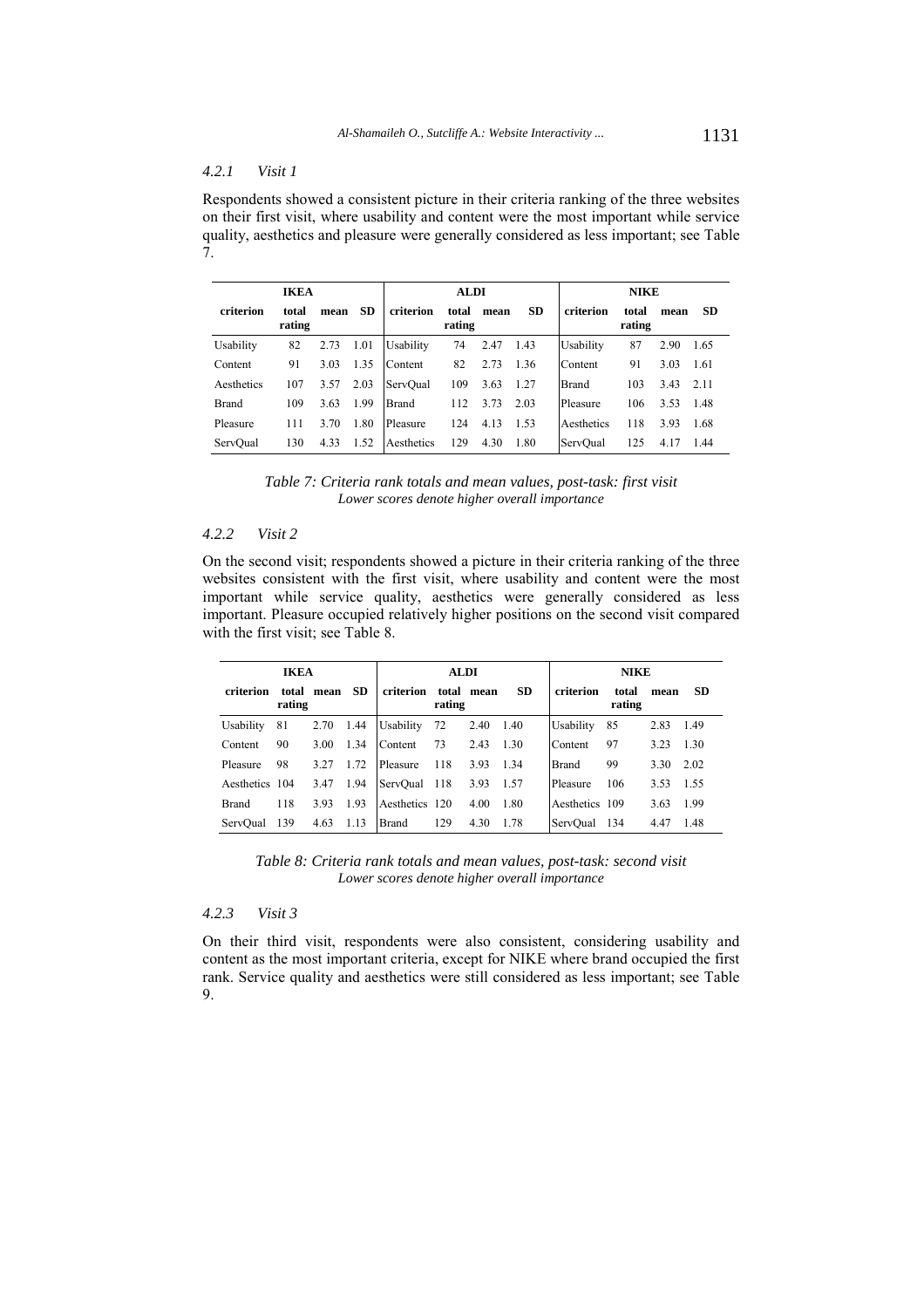| <b>IKEA</b>  |                 |      |           |                | <b>ALDI</b>     |      |           | <b>NIKE</b>   |                 |      |           |
|--------------|-----------------|------|-----------|----------------|-----------------|------|-----------|---------------|-----------------|------|-----------|
| criterion    | total<br>rating | mean | <b>SD</b> | criterion      | total<br>rating | mean | <b>SD</b> | criterion     | total<br>rating | mean | <b>SD</b> |
| Content      | 89              | 2.97 | 1.27      | Usability      | 62              | 2.07 | 1.17      | <b>Brand</b>  | 92              | 3.07 | 2.18      |
| Usability    | 97              | 3.23 | 1.70      | Content        | 78              | 2.60 | 1.45      | Usability     | 92              | 3.07 | 1.44      |
| Aesthetics   | 97              | 3.23 | 1.83      | Pleasure       | 114             | 3.80 | 1.58      | Content       | 98              | 3.27 | 1.17      |
| <b>Brand</b> | 107             | 3.57 | 2.03      | ServOual       | 117             | 3.90 | 1.52      | Pleasure      | 99              | 3.30 | 1.51      |
| Pleasure     | 111             |      |           | Aesthetics 126 |                 |      |           | Aesthetic 109 |                 |      |           |
|              |                 | 3.70 | 1.56      |                |                 | 4.20 | 1.40      | <b>S</b>      |                 | 3.63 | 1.83      |
| ServQual     | 129             | 4.30 | 1.60      | <b>Brand</b>   | 133             | 4.43 | 1.79      | ServOual 140  |                 | 4.67 | 1.54      |

*Table 9: Criteria rank totals and mean values, post-task: third visit Lower scores denote higher overall importance* 

### **4.3 Preference and Persuasiveness**

Respondents were asked to rank the websites according to their overall preference and persuasiveness; a forced-choice format was used, 1 representing the most preferred website and 3 the least preferred. The average scores of each website was calculated.

On the first visit, IKEA was ranked first for overall preference, followed by NIKE and then ALDI; NIKE was ranked first followed by IKEA and ALDI in terms of persuasiveness (see Table 10).

| Website     | <b>Preference</b> | <b>Persuasiveness</b> |
|-------------|-------------------|-----------------------|
| <b>IKEA</b> | 1.63              | 1.76                  |
| NIKE        | 1.96              | 1 73                  |
| AL DI       | 2.4               | 2.5                   |

| Table 10: Website preferences mean scores; first visit |  |
|--------------------------------------------------------|--|
| Lower scores denote higher overall preference          |  |

On the second visit, IKEA was ranked first for overall preference, followed by NIKE and then ALDI; in addition, IKEA was ranked first followed by NIKE and ALDI in terms of persuasiveness (see Table 11).

| Website     | <b>Preference</b> | <b>Persuasiveness</b> |
|-------------|-------------------|-----------------------|
| <b>IKEA</b> | 1.60              | 1.56                  |
| NIKE        | 183               | 193                   |
| AL DI       | 2.56              | 2.5                   |

*Table 11: Website preferences mean scores: second visit Lower scores denote higher overall preference* 

On the third visit, IKEA was ranked first for overall preference, followed by NIKE and then ALDI; in addition, IKEA was ranked first followed by NIKE and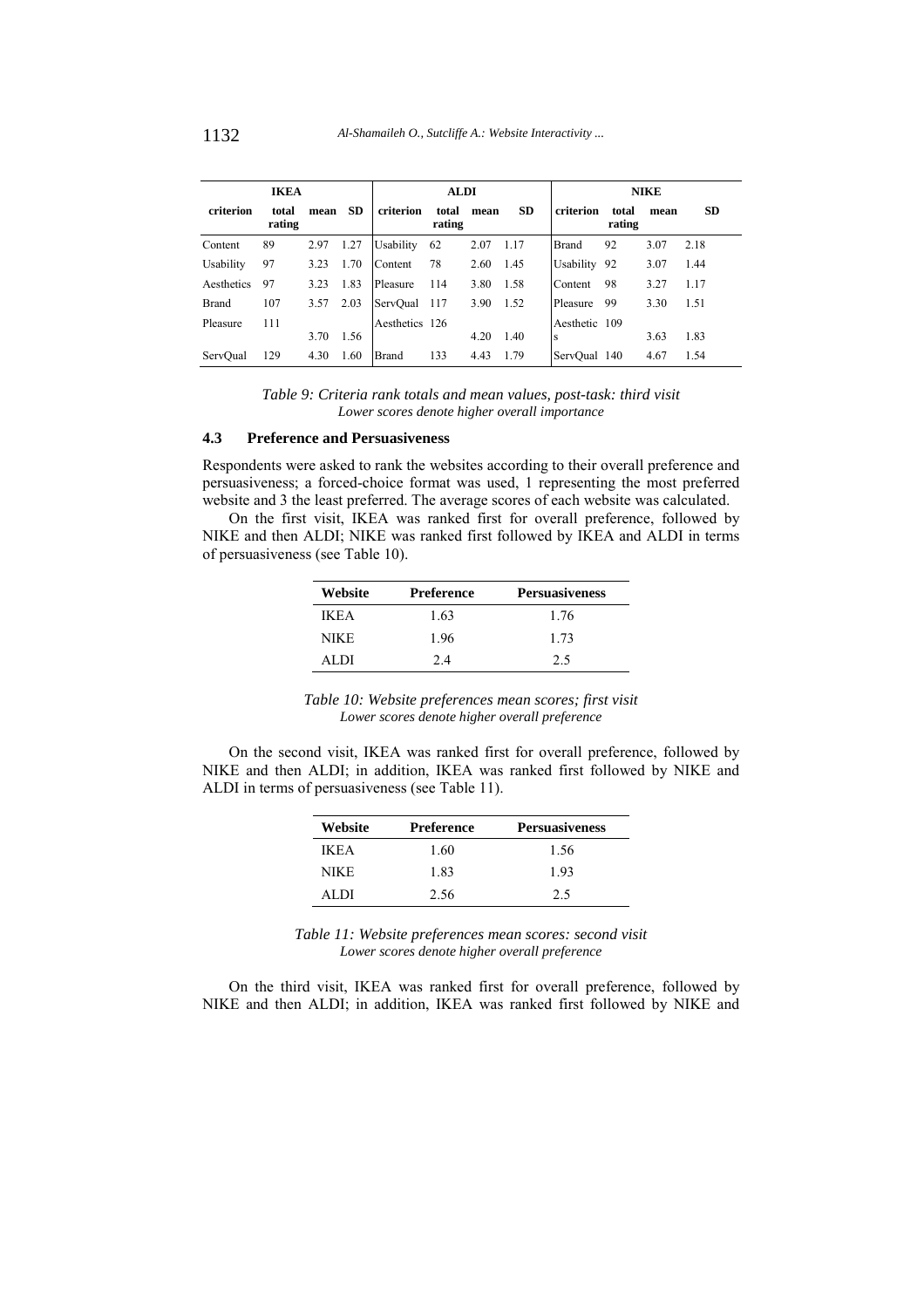ALDI in terms of persuasiveness (see Table 12). Respondents had a consistent preference over the three visits, with IKEA ranked first followed by NIKE and ALDI. In addition, respondents were consistent in their evaluation of persuasiveness: in the second and third visits IKEA was positioned at the top followed by NIKE then ALDI. See Table 12.

| Website | <b>Preference</b> | <b>Persuasiveness</b> |
|---------|-------------------|-----------------------|
| IK F.A  | 1.53              | 1.46                  |
| NIK E   | 2.06              | 2.1                   |
| AL DI   | 2.4               | 2.43                  |

*Table 12: Website preferences mean scores: third visit Lower scores denote higher overall preference*

### **4.4 Interview Results**

Interviews were analyzed by coding and aggregating features relating to design and qualities related to the questionnaire scales. The coding scheme involved main and sub-categories; the main categories were aesthetics, website design, usability, pleasurable interaction, website quality, content, website identity, overall impression and website features. The categories were derived from participant responses.

### *4.4.1 First visit*

Website design, features and aesthetics were most frequently mentioned by respondents for IKEA's first visit. Respondents were fairly positive about the IKEA website. The most positive categories were content, with  $100\%$  positive comments: P-28 "I think it is very informative about its products"; overall judgment 96% positive comments: P-16 "Everything is fine about it, there is nothing I don't like"; and design 83% positive comments: P-25 "The website design was quite good". The categories which received fewer positive comments were website features with 58% positive comments, and usability with 64% positive comments. 90% of the total usability negative comments were related to difficulty in finding the virtual agent: P-5 "It is just difficult for me to find Ask Anna". Based on criteria net valency (Number of positive comments – Number of negatives, discarding neutral scores) IKEA was rated best on the first visit by respondents' overall preferences; see Table 13.

Website design, aesthetics and overall judgment were the most frequent features mentioned by respondents for NIKE's first visit; see Table 13. The best categories were overall judgment, with 97% positive comments: P-25 "It is really amazing. It is really fascinating"; design with 81% positive comments: P-17 "I like the design"; and website features with 73% positive comments: P-4 "It is amazing how many things you can basically modify in a shoe and how flexible those guys can be about configuring a shoe and the way they attach you somehow to this product". The worst category for NIKE was service quality; 100% of comments relating to response time were negative: P-27 "It takes time to load from one page to the other".

Aesthetics, design and usability were the most frequent features mentioned by respondents for ALDI's first visit; see Table 13. The best categories were overall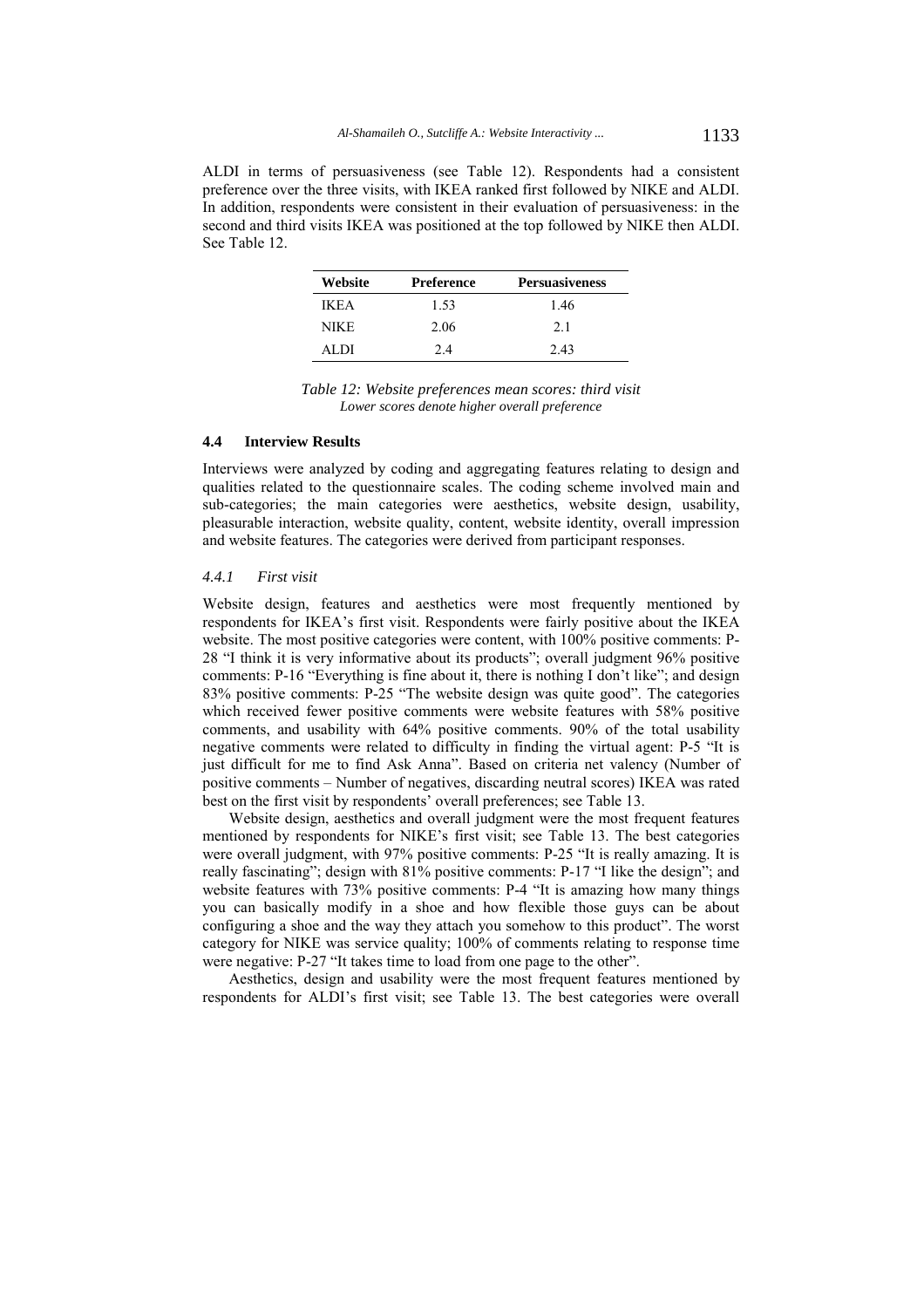judgment, with 83% positive comments: P-5 "I like it"; and content with 76% positive comments P-27: "What I like is the special buys thing which gives information about the reduced price stuff". The worst categories were website design, with 60% negative comments: P-11 "I do not like the design"; and usability with 47% negative comments: P-15 "I do not think it is very user friendly and it makes me feel impatient". Based on criteria net valency (NV) ALDI was rated the worst on the first visit, supporting respondents' overall preferences; see Table 13.

|                  | <b>IKEA</b>   |                        |                | <b>NIKE</b>            | <b>ALDI</b>    |                |
|------------------|---------------|------------------------|----------------|------------------------|----------------|----------------|
| <b>Criterion</b> | $\frac{0}{0}$ | $\mathbf{N}\mathbf{V}$ | $\frac{0}{0}$  | $\mathbf{N}\mathbf{V}$ | $\frac{0}{0}$  | N V            |
| Aesthetics       | 18            | 9                      | 19             | $\tau$                 | 25             | $\overline{4}$ |
| Design           | 23            | 24                     | 22             | 23                     | 24             | $-7$           |
| Usability        | 9             | $\overline{4}$         | 14             | $\overline{7}$         | 18             | $\overline{2}$ |
| Service Quality  | 1             | $-1$                   | $\mathbf{1}$   | $-5$                   | 1              | $-1$           |
| Content          | 9             | 15                     | 9              | 5                      | 16             | 13             |
| <b>Brand</b>     | 1             | $\overline{2}$         | $\mathbf{1}$   | 1                      | 1              | $-1$           |
| Overall          | 16            | 24                     | 18             | 29                     | 12             | 15             |
| Website features | 22            | 6                      | 14             | 11                     | $\overline{2}$ | $\overline{2}$ |
| Enjoyment        | 1             | 1                      | $\overline{2}$ | 3                      | 1              | 1              |
| Total            | 100           | 84                     | 100            | 81                     | 100            | 28             |

*Table 13: Percentage of feature-related comments and net valency (NV): first visit* 

### *4.4.2 Second visit*

Website features, design and aesthetics were the most frequent categories mentioned by respondents for IKEA and NIKE on the second visit; see Table 14. 100% of respondents' overall impression towards IKEA were positive; website design was also rated positively (85%): P-4 "I found out this website is really interactive; I have just tried the lighting thing switching between different light levels in the bathroom, the bedroom, and living room. It gives you a real hint or view of how the things would look". 82% of total content comments were positive: P-23 "It is elaborative enough and some information being explained and shown. So the information is clear". Based on criteria NV scores, IKEA was rated best on the second visit, which supported respondents' overall preferences; see Table 14.

Respondents were positive about NIKE content (81%): P-28 "I think it is very interesting in terms of its content"; and website design (80%): P-17 "The website design is a really nice". Respondents were negative about NIKE's speed, and 89% of total speed comments were negative: P-8 "The website took so much time to load when you clicked on anything; it is quite slow".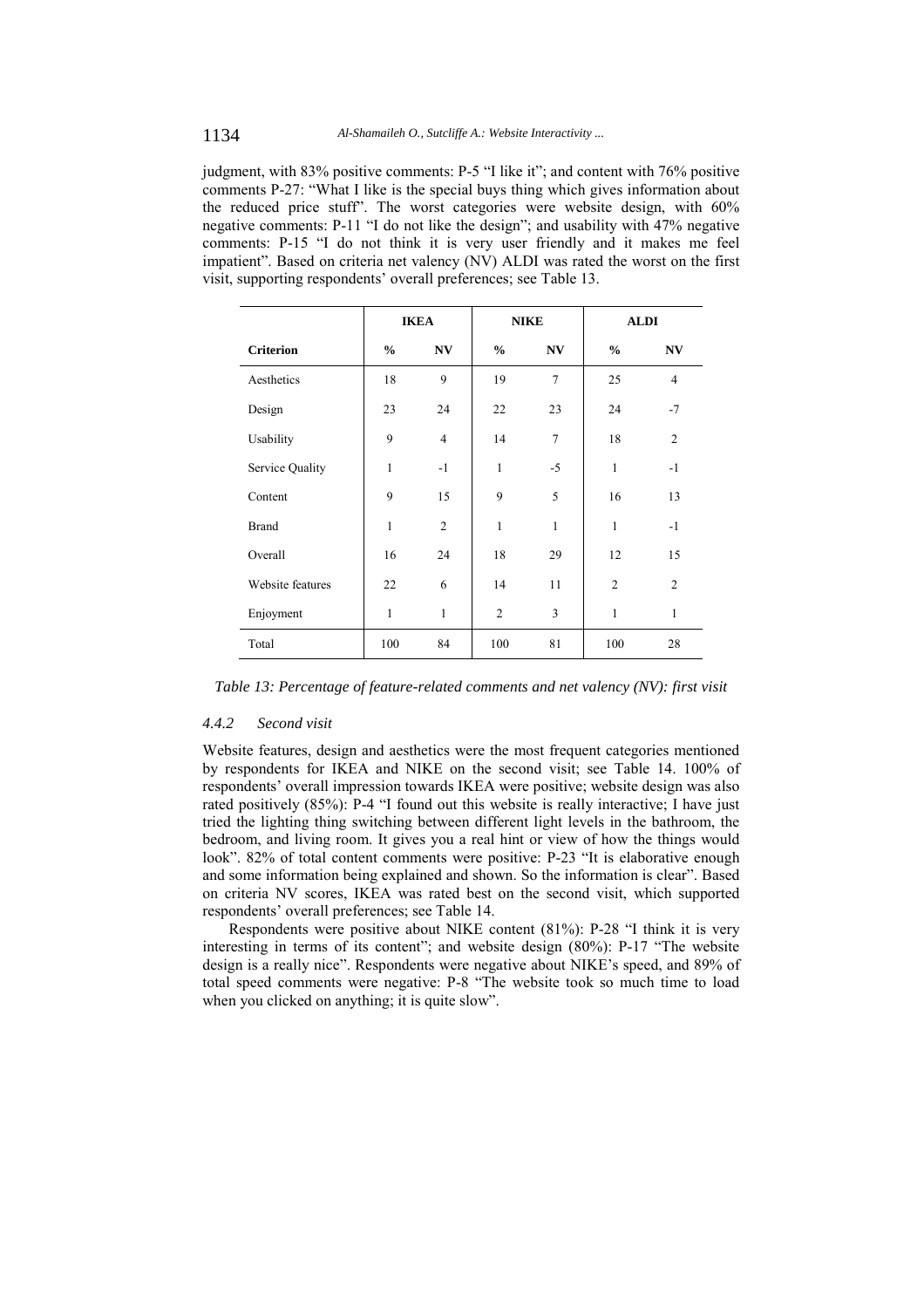Aesthetics, design and content were mentioned most frequently for ALDI on the second visit. Respondents were positive about overall judgment (75%): P-20 "I think it is the best; there is nothing I don't like"; and content (74%). The worst categories were aesthetics, where 49% of comments were negative: P-23 "The colours are a bit dull"; and website design with 49% negative comments: P-27 "I would prefer it to be interactive. It doesn't add a lot". Based on criteria NV, ALDI was rated worst on the second visit, supporting the respondents' overall preferences, see Table 14.

|                  | <b>IKEA</b>   |                | <b>NIKE</b>    |                | <b>ALDI</b>   |                |
|------------------|---------------|----------------|----------------|----------------|---------------|----------------|
| <b>Criterion</b> | $\frac{0}{0}$ | <b>NV</b>      | $\frac{0}{0}$  | <b>NV</b>      | $\frac{0}{0}$ | NV             |
| Aesthetics       | 23            | 22             | 29             | 10             | 31            | 1              |
| Design           | 26            | 34             | 21             | 22             | 28            | 1              |
| Usability        | 13            | 9              | 15             | 3              | 15            | 7              |
| Service Quality  | 0.5           | $\overline{2}$ | 5              | $-7$           | $\Omega$      | $\Omega$       |
| Content          | 9             | 11             | 7              | 8              | 20            | 15             |
| <b>Brand</b>     | 0.5           | 1              |                |                | $\Omega$      | $\theta$       |
| Overall          | 4             | 8              | $\overline{2}$ | $\overline{4}$ | 2.5           | $\mathfrak{D}$ |
| Website features | 24            | 7              | 20             | 20             | 2.5           | $\Omega$       |
| Enjoyment        | $\theta$      | $\theta$       | $\theta$       | $\theta$       |               |                |
| Total            | 100           | 94             | 100            | 61             | 100           | 27             |

*Table 14: Percentage of feature-related comments and net valency: second visit* 

### *4.4.3 Third visit*

Website features, design, aesthetics and usability were most frequently mentioned by respondents for IKEA on the third visit; see Table 15. Respondents were fairly positive about the IKEA website, which is consistent with the first two visits.

Respondents liked the IKEA brand, and 100% of total brand comments were positive: P-15 "IKEA is a very reliable brand so it brings to you the good quality and good price"; design (90% of comments were positive): P-7 "It is well designed"; and aesthetics (81%): P-29 "The colour scheme is very easy to look at". Based on criteria NV, IKEA was rated best on the third visit, which supported respondents' overall preferences; see Table 15.

Design, usability and aesthetics were the most frequent features mentioned by respondents for NIKE on the third visit; see Table 15. 100% of total features comments were positive: P-19 "What I most like about the NIKE website is that we can customize everything up to the shoelace, and we can even have initials, names, any kind of words written on it, and it is a very personalized gift"; and brand, with 100% of comments being positive: P-21 "The brand itself makes me more interested in the design". The worst category was service quality, where 82% of total comments related to website response time were negative: P-16 "It was very slow".

Usability, design and content were most frequently mentioned by respondents for ALDI on the third visit, see Table 15. They were least positive about ALDI, which is consistent with the first two visits. The best categories were content with 64% of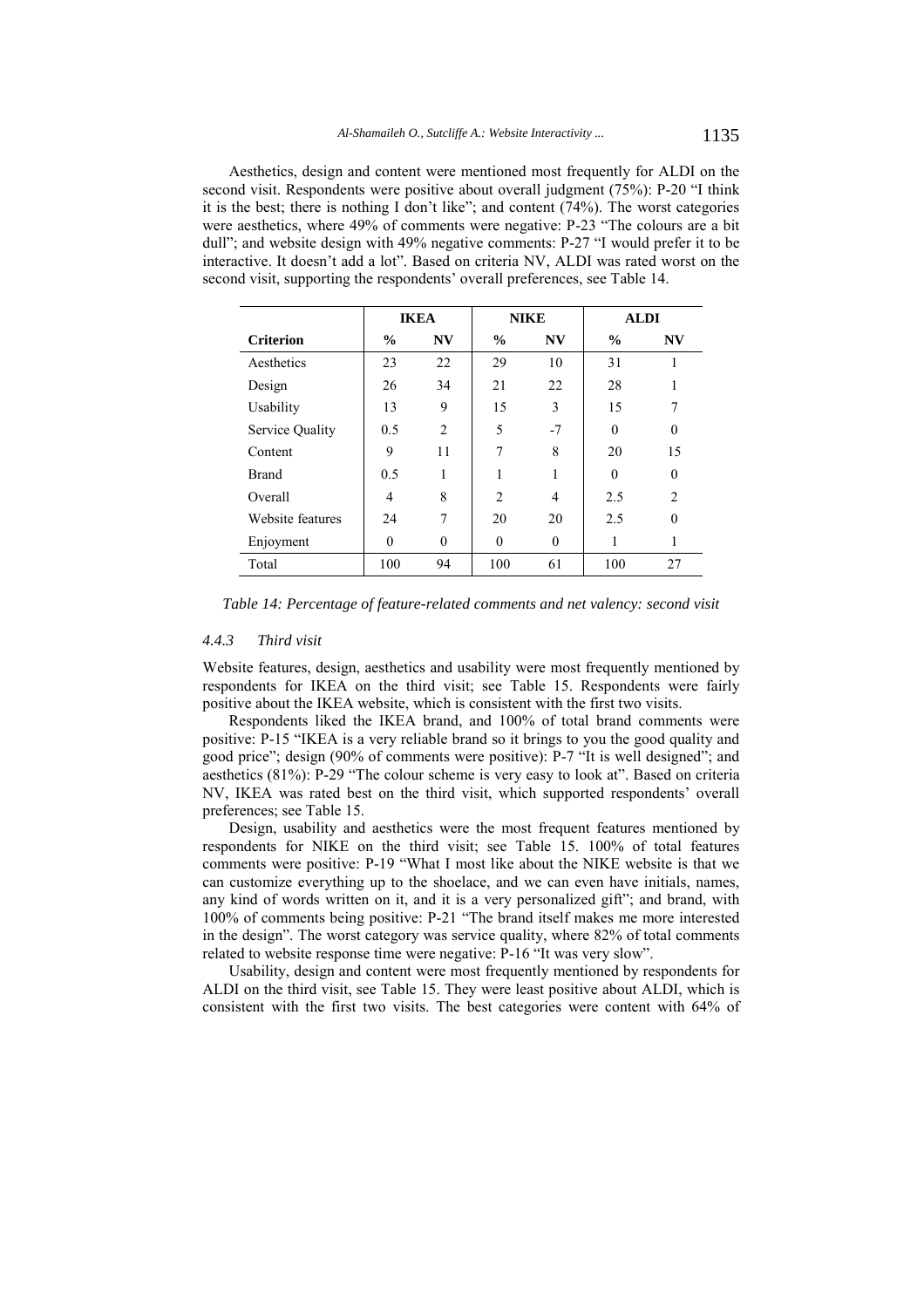|                  | <b>IKEA</b>   |           | <b>NIKE</b>   |           | <b>ALDI</b>    |                |
|------------------|---------------|-----------|---------------|-----------|----------------|----------------|
| <b>Criterion</b> | $\frac{6}{9}$ | <b>NV</b> | $\frac{6}{9}$ | <b>NV</b> | $\frac{0}{0}$  | <b>NV</b>      |
| Aesthetics       | 15            | 14        | 15            | 7         | 12             | $-4$           |
| Design           | 20            | 24        | 21            | 20        | 22             | $\overline{c}$ |
| Usability        | 15            | 12        | 18            | 4         | 30             | 12             |
| Serv. Qual       | $\theta$      | $\theta$  | 13            | $-11$     | 1              | $\overline{2}$ |
| Content          | 10            | 9         | 11            | 11        | 19             | 8              |
| <b>Brand</b>     | 3             | 5         | 4             | 5         | $\overline{2}$ | 1              |
| Overall          | 10            | 13        | 5             | 6         | 8              | $-1$           |
| Website features | 26            | 13        | 12            | 16        | 5              | 4              |
| Enjoyment        | 1             | 2         |               | 1         |                | $-1$           |
| Total            | 100           | 92        | 100           | 59        | 100            | 23             |

comments being positive: P-24 "I quite like the content"; and usability (64%): P-9 "It is very easy to use". The worst categories were aesthetics, with 61% of being negative: P-23 "I still think their colour is a bit too dull"; and overall judgment (55% negative): P-16 "Nothing very special about it"; see Table 15.

*Table 15: Percentage of feature-related comments and net valency: third visit* 

Respondents who chose IKEA as their overall preference were explicitly asked about the reasons for this choice. They fell into four categories: 53% of respondents for whom IKEA was their first choice said that the reason was the interactive features: P-21 "It is Interactive"; 27% said content: P-24 "I like the content of it"; 10% brand: P-3 "It is a brand I will keep using; it has never disappointed me in any way"; and 10% usability: P-27 "It is easy to navigate".

Respondents who chose NIKE as their overall preference gave reasons which fell into three categories: 67% of respondents for whom NIKE was their first choice identified the interactive features: P-11 "It is very interactive and I can modify the products"; 22% content: P-13 "The information is quite useful"; and 11% the brand: P-26 "It's the brand".

Respondents' comments regarding interactive features for both IKEA and NIKE were further analyzed to investigate the influence of a particular interactive feature on their judgment. Comments on IKEA fell into two categories: the virtual agent; and other features (e.g. interactive zoom, lighting change). Comments on NIKE's interactive features similarly fell into two categories: customization; and other features (e.g. interactive zoom and product view). The respondents were more positive towards IKEA's other interactive features than to the agent; while they were more positive to NIKE's customization feature than to its other features; see Table 16. Respondents also noted that the variety of IKEA's interactive features exceeded those of NIKE.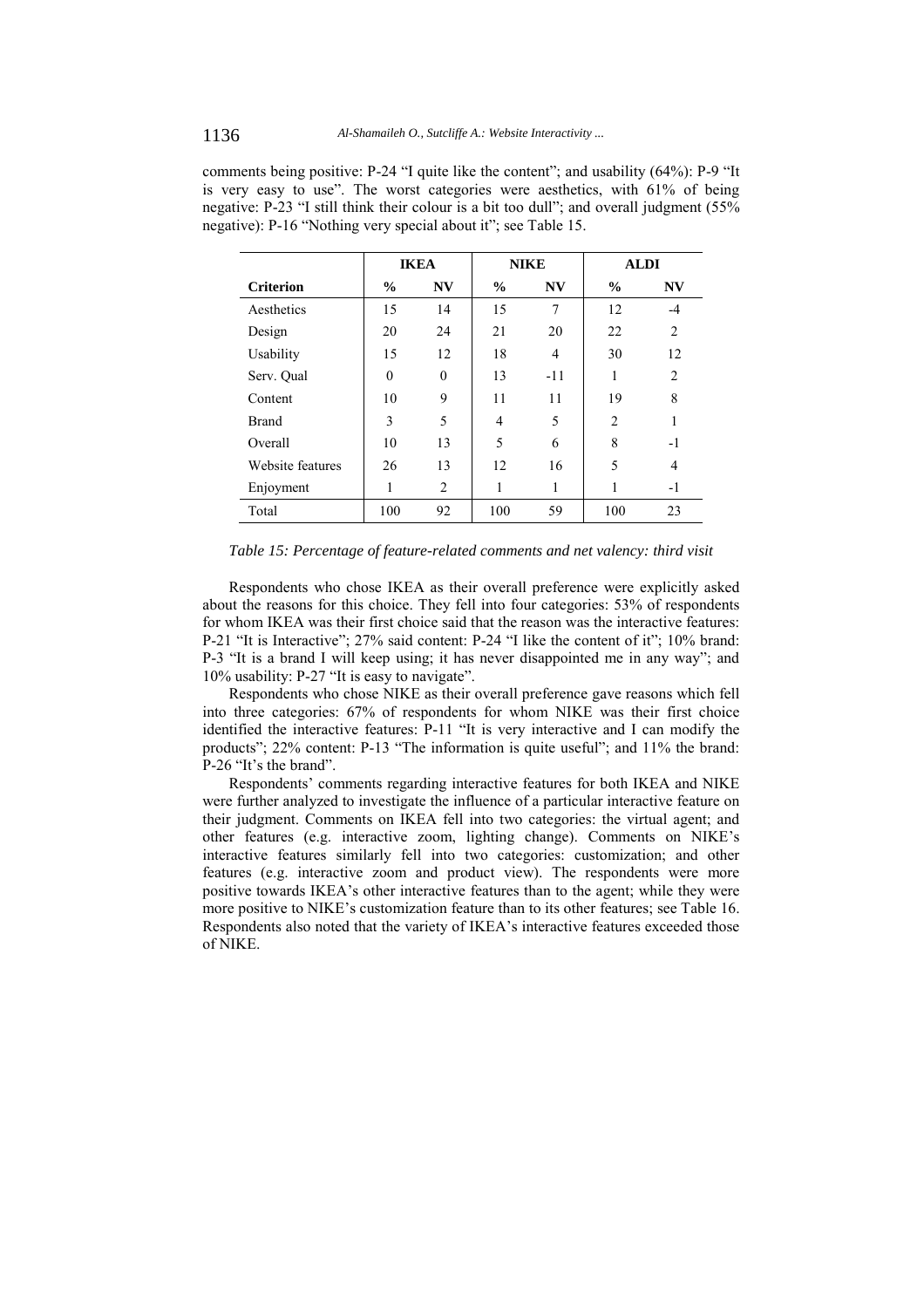| IKEA  |       | NIKE          |       |  |  |
|-------|-------|---------------|-------|--|--|
| Agent | Other | Customization | Other |  |  |
| 57%   | 83%   | 85%           | 62%   |  |  |

*Table 16: Positive response to interactive features: IKEA & NIKE* 

IKEA was the most preferred website in the three visits, with the top criterion being the interactive design. IKEA's preference weighted score increased over the visits, while NIKE and ALDI's scores decreased by the third visit. Respondents preferred ALDI least, as its interactive design compared unfavourably to IKEA and NIKE's.

# **5 Discussion**

The results demonstrated that website interactivity has a strong effect on users**'** overall preferences. Respondents were more positive towards the websites with more interactivity (i.e. IKEA and NIKE over ALDI), which agrees with [Sutcliffe,05] who showed that interactive metaphors positively affect users' judgment and users' engagement. This confirms the hypothesis that respondents will prefer more interactive websites over less/non-interactive ones.

Qualitative results and respondents' overall preferences agreed with quantitative results on inter-site differences, where ALDI was less favoured than IKEA and NIKE.

Respondents' overall preferences were fairly consistent: IKEA was their first preferred website, followed by NIKE and then ALDI; repeated exposure widened the gap in preference scores between IKEA and NIKE. Since there were no differences in perception of the brands before the experiment, we argue that the increasing preference for IKEA was influenced by its interactive features. However, another reason for NIKE's second place was probably response time, as respondents thought that the website was increasingly slower over the visits. This demonstrates the tradeoff between usability and interactivity, which we argue contributes strongly to user experience; although usability is neutral if it is good enough, it may negatively influence overall preference if problems occur [De Angeli, 06], [Sutcliffe, 05].

Quantitative results showed that there was a significant difference between the three visits in evaluating IKEA's content and aesthetics; these criteria were evaluated more positively over time. Qualitative results also showed that the gap between IKEA and NIKE widened over the visits, because of the variety of the interactive features available in IKEA compared to NIKE. This supports [Karapanos, 08] and [Mendosa, 05] who showed that time has an influence on users' evaluations.

Content had an important influence on users' overall judgment, but although respondents tended to comment positively on ALDI's content they considered it as their least preferred website, possibly because of its low interactivity level. This agrees with [Diefenbach, 11], who showed that interactivity is a critical factor in product evaluation that can influence users' overall preferences. Content and usability were consistently considered as the most important criteria, agreeing with [Hartmann, 07].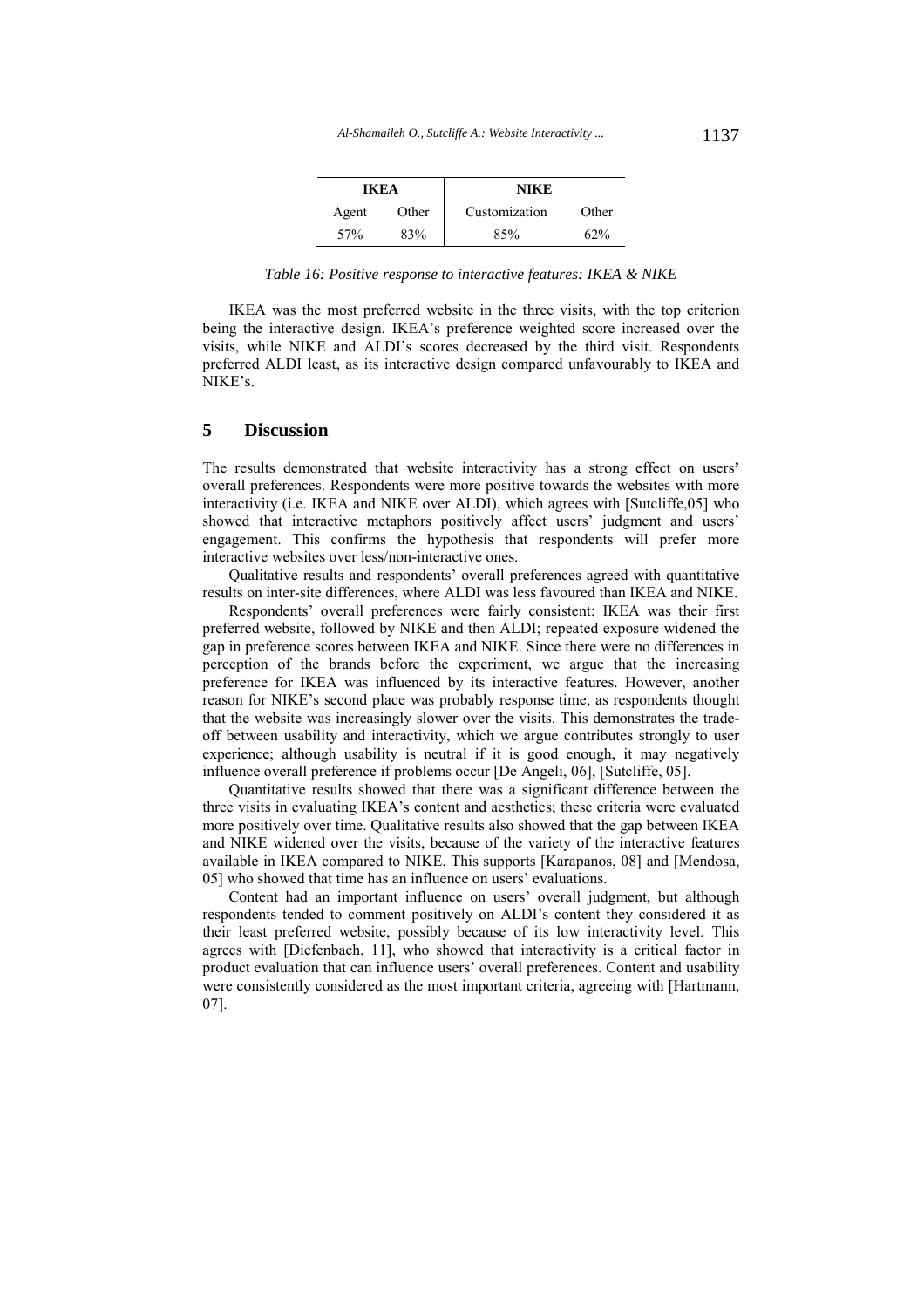Our results support the findings [Cyr, 09] and [Teo, 03] that interactive features are an important influence on user preference in websites. This has also been demonstrated in an experimental comparison of interactivity levels in games applications by [Jennett, 08], who showed that presence and flow were important factors in user experience.

This study was conducted on live websites, which has the disadvantage that many variables were not controlled, although it does have the advantage of ecological validity since real designs were being tested. Our participants may have been less interested in one of the websites or their brand awareness may have biased their judgment; however, the pre-test questionnaires did not show any pre-existing bias. In our future studies we will compare interactivity in an experimental setting to assess which classes of features have more positive influences on user experience; in addition, a wider time gap between each visit may be considered in our future research.

# **References**

[Arhippainen, 03] Arhippainen, L. and Tähti, M.: Empirical evaluation of user experience in two adaptive mobile application prototypes. Proceedings of the 2nd International Conference on Mobile and Ubiquitous Multimedia. Norrköping, Sweden. 2003.

[Courage, 09] Courage, C., Jain, J. and Rosenbaum, S.: Best practices in longitudinal research. Proceedings of the International Conference on Human Factors in Computing Systems: Extended Abstracts. New York: ACM Press. 4791-4794. 2009.

[Cyr, 09] Cyr, D., Head, M. and Ivanov, A.: Perceived interactivity leading to e-loyalty: development of a model for cognitive-affective user responses. International Journal of Human-Computer Studies, 67, 850-869. 2009.

[De Angeli, 06] De Angeli, A., Sutcliffe, A.G. and Hartmann, J.: Interaction, usability and aesthetics: what influences users' preferences? DIS-2006: Proceedings of the 6th Conference on Designing Interactive Systems. ACM Press, New York. 271–280. 2006.

[Diefenbach, 11] Diefenbach, S. and Hassenzahl, M.: The dilemma of the hedonic: appreciated, but hard to justify. Interacting with Computers, 23, 461-472. 2011.

[Hartmann, 07] Hartmann, J., Sutcliffe, A.G. and De Angeli, A.: Investigating attractiveness in web user interfaces. Proceedings of the SIGCHI Conference on Human Factors in Computing Systems, pp. 387-396. New York: ACM Press. 2007.

[Hassenzahl, 03] Hassenzahl, M.: The thing and I: understanding the relationship between user and product. In: B. Mark, A. Monk and P. Wright, eds. Funology: from usability to enjoyment. Dordrecht: Kluwer Academic Publishers. 31-42. 2003.

[Jennett, 08] Jennett, C., Cox, A.L., Cairns, P., Dhoparee, S., Epps, A., Tijs, T. and Walton, A.: Measuring and defining the experience of immersion in games. International Journal of Human Computer Studies, 66(9), 641-661. 2008.

[Jordan, 00] Jordan, P.W.: Designing pleasurable products: an introduction to the new human factors. London: Taylor & Francis. 2000.

[Karapanos, 08] Karapanos, E., Hassenzahl, M. and Martens, J.-B.: User experience over time. In: CHI-08 Extended Abstracts. New York: ACM Press. 3561-3566. 2008.